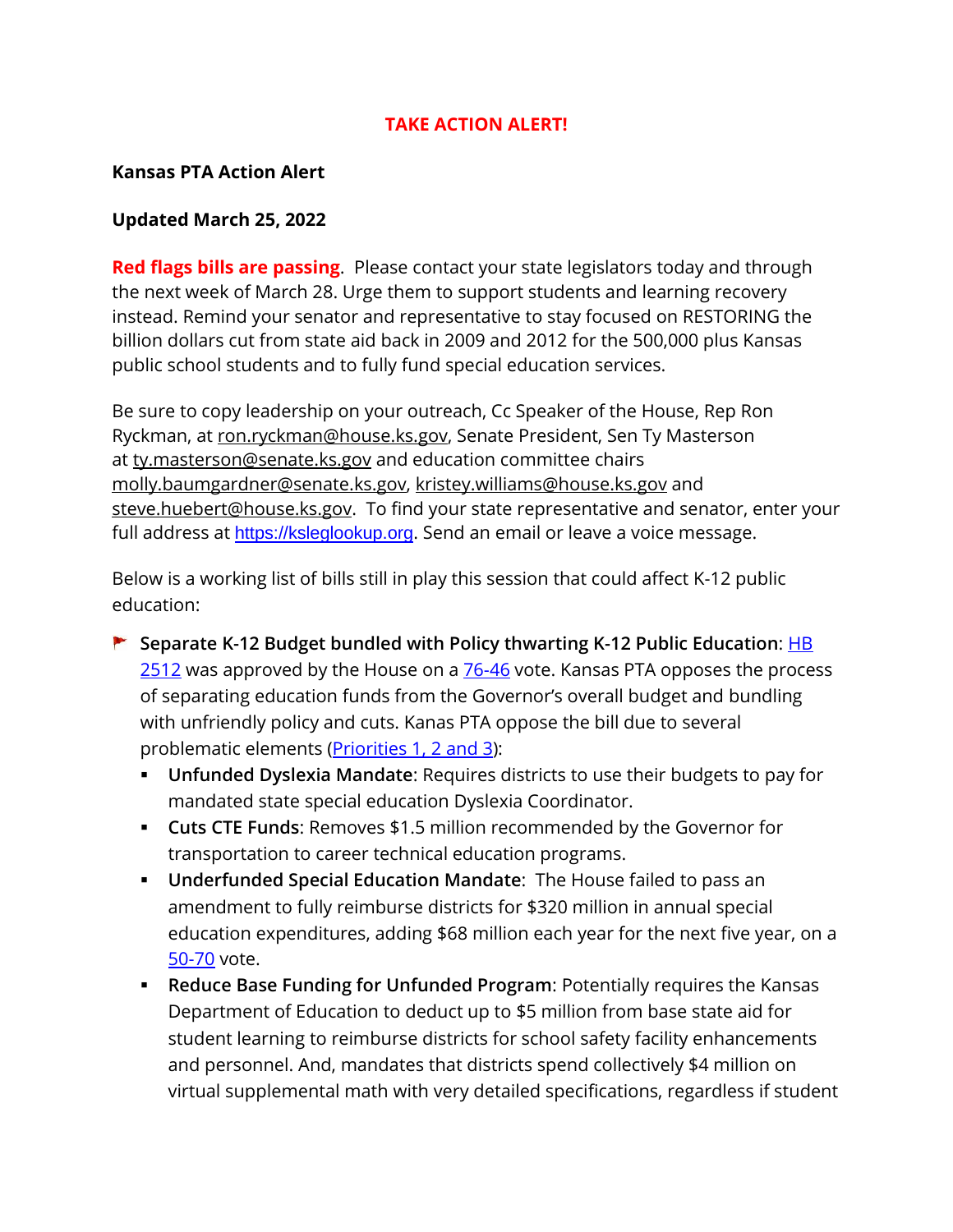needs are being meet via tutors or non-virtual resource materials. Additionally, the bill includes provisions and requirements for part-time enrollment of home schoolers and out-of-district enrollment and to private school aid.

- **Adds Duplicative, Non-Instructional, Bureaucratic Requirements**: to the budget development process, and to the assessment and reporting of student literacy and mathematics achievement.
- **Cia Boundaries:** [SB 455](http://www.kslegislature.org/li/b2021_22/measures/sb455/) would allow students to enroll in school districts with "capacity" where they are not residents and was approved by the Senate on a [23-16](http://www.kslegislature.org/li/b2021_22/measures/vote_view/je_20220322110138_569607/)  [vote.](http://www.kslegislature.org/li/b2021_22/measures/vote_view/je_20220322110138_569607/) The House also passed a version of the bill **HB 2615** allows K-12 students to transfer to and attend school in any school district in the state on a  $63-59$  vote. Does this mean every classroom could be filled to the max or emptied to a neighbor while waiting for the state to restore constitutional funding to the classrooms? Kansas PTA opposes the legislative attempt to dismiss the constitutional authority of local school boards (*Priority 1*) and to dismiss the serious concerns identified by superintendents. Almost every district already has policy guiding the admissions of non-residents. These new bills create financial and legal challenges regarding the working definition of 'capacity', who defines it, and undermines district capacity to plan for facility and staffing needs.
- **Parent Bill of Rights:** [SB 496,](http://www.kslegislature.org/li/b2021_22/measures/sb496/) which would require school boards guarantee a set of duplicative parental rights that appear to pit parents against one another, was approved in the Senate [24-15.](http://www.kslegislature.org/li/b2021_22/measures/vote_view/je_20220322110307_544306/) The House did not vote on their version of this bill [HB 2662.](http://www.kslegislature.org/li/b2021_22/measures/hb2662/) Kansas PTA opposes bills that disregard lanes of constitutional authority [\(Priority 1\)](https://kansas-pta.org/advocacy/legislative-priorities/) and has serious reservations about these bills which are most likely to take teachers away from students, take administrators away from supporting educators and tie up school boards in lawsuits – rather than improve access and rights parents already afford (**Standing Policy**).
- **Transgender Student Participation:** [SB 484,](http://www.kslegislature.org/li/b2021_22/measures/sb484/) which adopts an out-of-state bill to set participation rules for transgender students, was approved by the Senate on a [27-](http://www.kslegislature.org/li/b2021_22/measures/vote_view/je_20220322110223_089941/) [12](http://www.kslegislature.org/li/b2021_22/measures/vote_view/je_20220322110223_089941/) vote. Kansas PTA opposes this bill because it ignores the rules already established the Kansas High School Activities Association (KSHSAA) and overrides the authority of the Kansas educators and students who serve on this member board [\(Priority 1\)](https://kansas-pta.org/advocacy/legislative-priorities/).
- **Bans School Boards from Mandating Masks in Response to Contagious Disease**: [SB 541](http://www.kslegislature.org/li/b2021_22/measures/sb541/) and would impose many new restrictions on school boards and governments to contain infections or contagious disease. This bill was approved by the Senate on a  $24$ -14 vote. Kansas PTA opposes the restrictions on school boards and government officials to maintain safe learning environments for Kansas